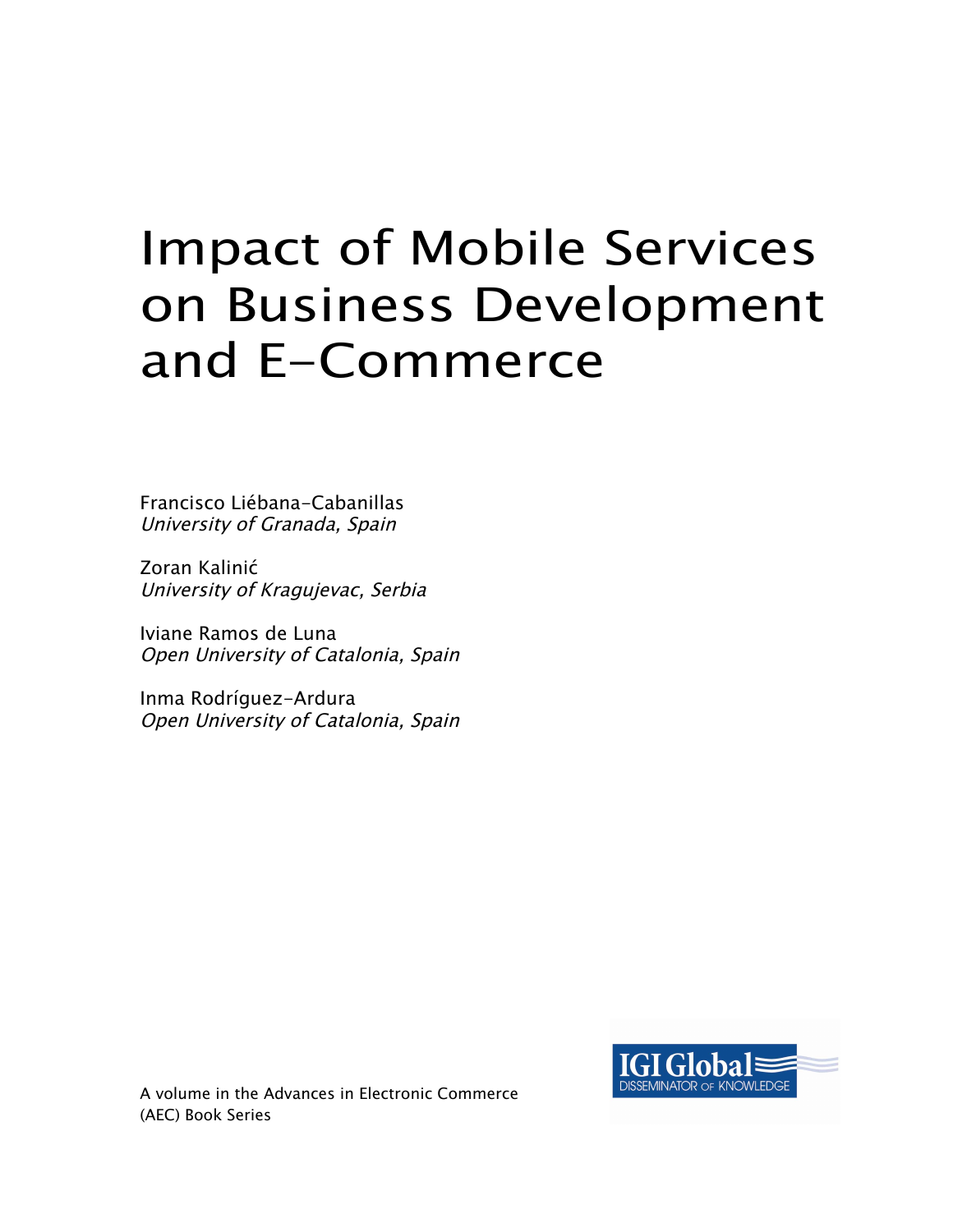Published in the United States of America by IGI Global Business Science Reference (an imprint of IGI Global) 701 E. Chocolate Avenue Hershey PA, USA 17033 Tel: 717-533-8845 Fax: 717-533-8661 E-mail: cust@igi-global.com Web site: http://www.igi-global.com

Copyright © 2020 by IGI Global. All rights reserved. No part of this publication may be reproduced, stored or distributed in any form or by any means, electronic or mechanical, including photocopying, without written permission from the publisher. Product or company names used in this set are for identification purposes only. Inclusion of the names of the products or companies does not indicate a claim of ownership by IGI Global of the trademark or registered trademark. Library of Congress Cataloging-in-Publication Data

Names: Liébana-Cabanillas, Francisco, 1976- editor. | Kalinic, Zoran, 1971- editor. | Luna, Iviane Ramos de, 1964- editor. Title: Impact of mobile services on business development and e-commerce / Francisco Liébana-Cabanillas, Zoran Kalinic, Iviane Ramos de Luna, and Inma Rodriguez-Ardura, editors.

Description: Hershey, PA : Business Science Reference, [2019] | Summary: "This book examines the importance of mobile services in business development, including its advantages and possible disadvantages. It also explores links between economics, finance, marketing, consumer behavior, and computer science and information technology"-- Provided by publisher. Identifiers: LCCN 2019015724 | ISBN 9781799800507 (hardcover) | ISBN 9781799800521 (ebook) | ISBN 9781799800514 (softcover)

Subjects: LCSH: Information technology--Management. | Business enterprises--Technological innovations. | Electronic commerce. Classification: LCC HD30.2 .I465 2019 | DDC 658.4/038--dc23 LC record available at https://lccn.loc.gov/2019015724

This book is published in the IGI Global book series Advances in Electronic Commerce (AEC) (ISSN: 1935-2921; eISSN: 1935-293X)

British Cataloguing in Publication Data A Cataloguing in Publication record for this book is available from the British Library.

All work contributed to this book is new, previously-unpublished material. The views expressed in this book are those of the authors, but not necessarily of the publisher.

For electronic access to this publication, please contact: eresources@igi-global.com.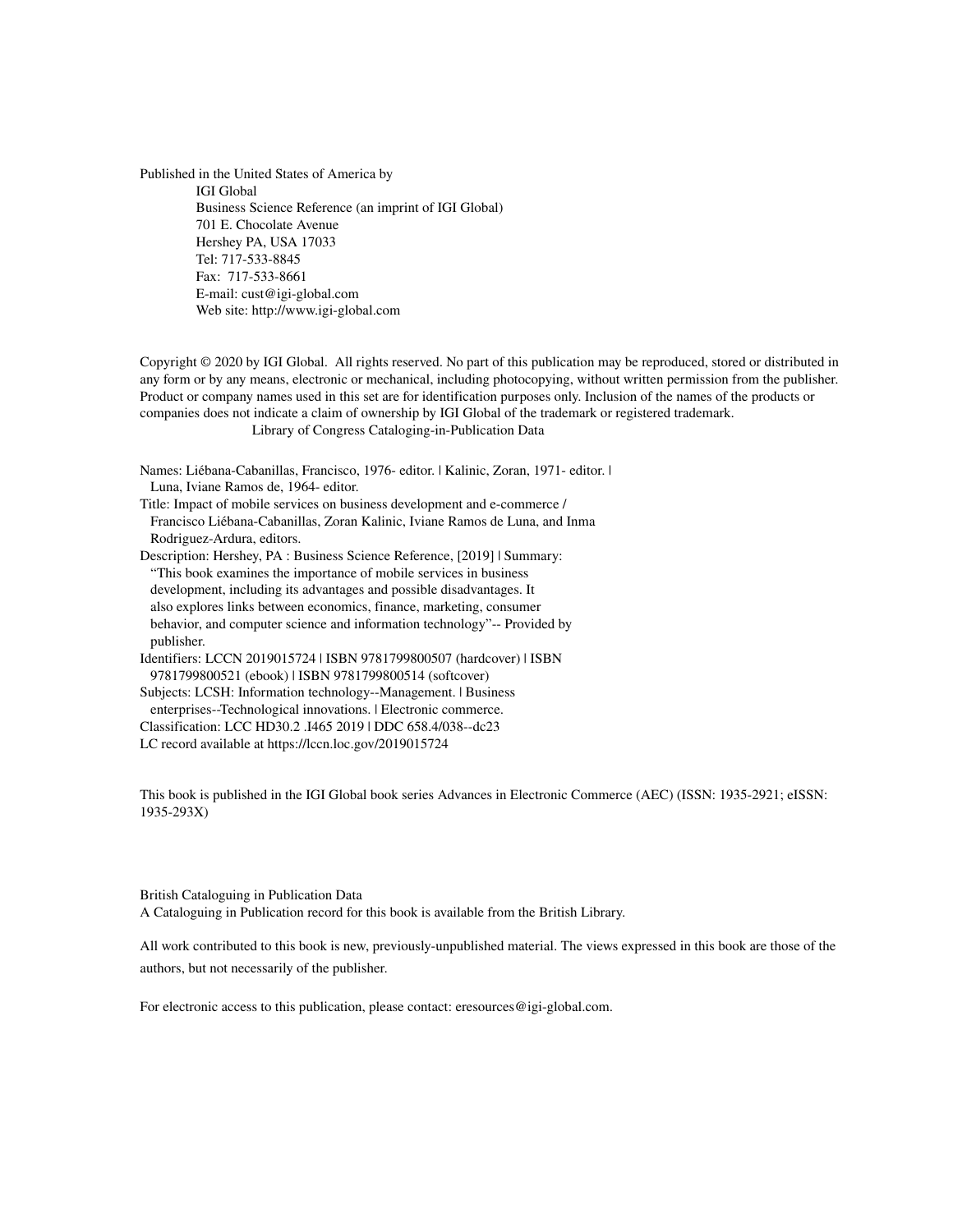### Table of Contents

| <b>Section 1</b>                                                                                                                                                                                                                                                                                                                  |  |  |  |  |
|-----------------------------------------------------------------------------------------------------------------------------------------------------------------------------------------------------------------------------------------------------------------------------------------------------------------------------------|--|--|--|--|
| <b>Mobile and Electronic Commerce on Business Development</b>                                                                                                                                                                                                                                                                     |  |  |  |  |
| <b>Chapter 1</b><br>Justino Lourenço, Polytechnic Institute of Gaya, Portugal<br>Fernando Almeida, Polytechnic Institute of Gaya, Portugal                                                                                                                                                                                        |  |  |  |  |
| <b>Chapter 2</b><br>Iviane Ramos de Luna, Open University of Catalonia, Spain<br>Francisco Montoro-Ríos, University of Granada, Spain<br>Myriam Martínez-Fiestas, University of Granada, Spain<br>Luis-Alberto Casado-Aranda, Madrid Open University, Spain                                                                       |  |  |  |  |
| <b>Chapter 3</b><br>Understanding Drivers and Barriers Affecting Merchants' Adoption of Mobile Payments: An<br>Francisco Liébana-Cabanillas, University of Granada, Spain<br>Luis-Alberto Casado-Aranda, UDIMA, Spain<br>Diego Gómez-Carmona, University of Cadiz, Spain<br>Elena Higueras-Castillo, University of Granada, Spain |  |  |  |  |
| <b>Chapter 4</b><br>Times Have Changed, Don't Lose Business Because of "Sorry We Don't Accept Cards!" 71<br>Silas Verkijika, University of the Free State, South Africa<br><b>Section 2</b>                                                                                                                                       |  |  |  |  |
| <b>Consumer Behavior in Mobile and Electronic Commerce</b>                                                                                                                                                                                                                                                                        |  |  |  |  |

#### **Chapter 5**

Problems Faced by Consumers in E-Commerce Transactions With Special Emphasis on Digital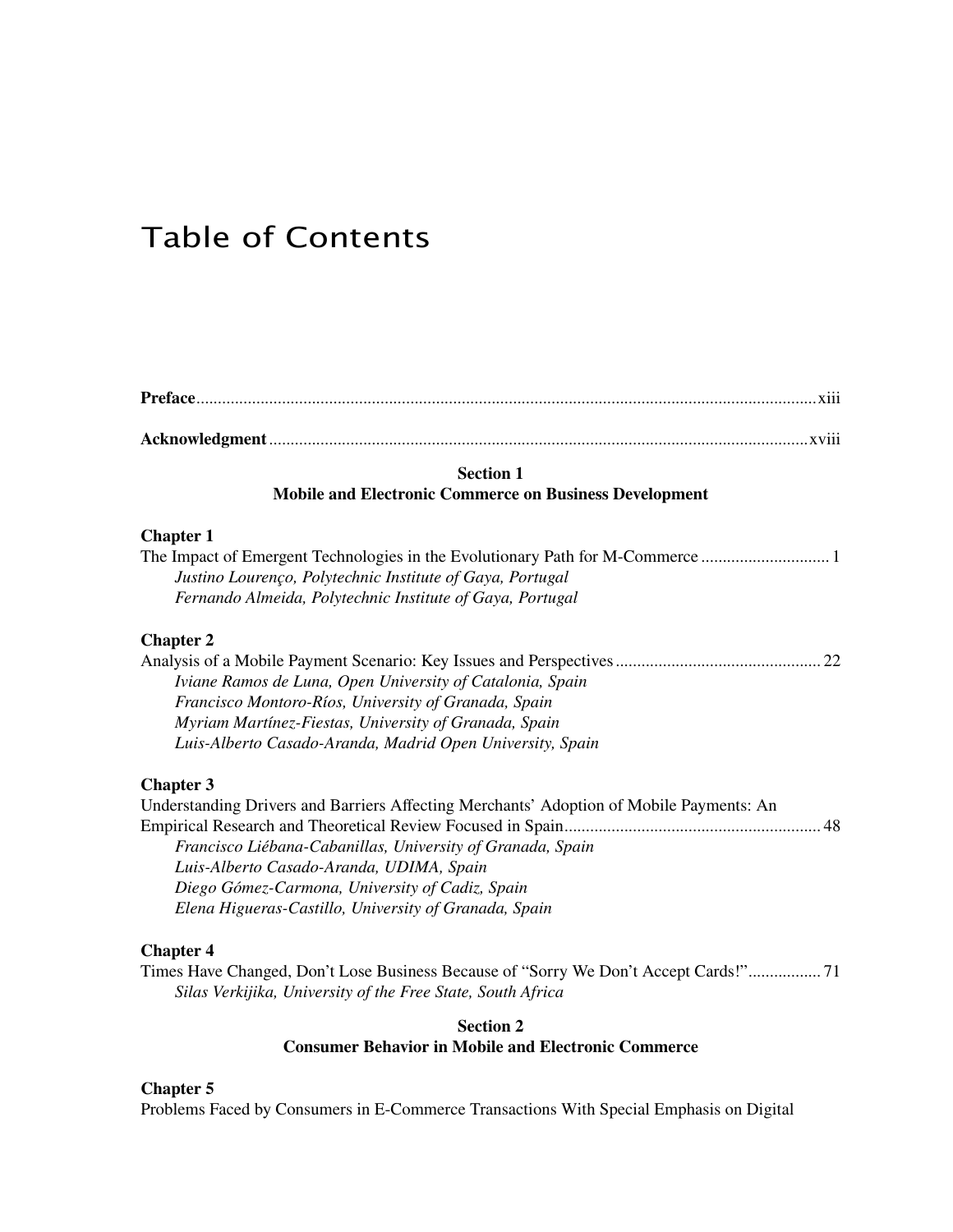| Unanza Gulzar, NorthCap University, India                                                    |  |
|----------------------------------------------------------------------------------------------|--|
| <b>Chapter 6</b>                                                                             |  |
| Understanding Consumers' Continuance Intention and Word of Mouth in Mobile Commerce          |  |
|                                                                                              |  |
| Veljko Marinković, University of Kragujevac, Serbia                                          |  |
| Zoran Kalinić, University of Kragujevac, Serbia                                              |  |
| <b>Chapter 7</b>                                                                             |  |
| Mobile Fashion C2C Apps: Examining the Antecedents of Customer Satisfaction 126              |  |
| Rocío Aguilar-Illescas, University of Malaga, Spain                                          |  |
| Rafael Anaya-Sanchez, University of Malaga, Spain                                            |  |
| Virginia Alvarez-Frias, University of Malaga, Spain                                          |  |
| Sebastian Molinillo, University of Malaga, Spain                                             |  |
| <b>Chapter 8</b>                                                                             |  |
| Assessing the Antecedents of User Intention to Use Mobile Payment Services in the Context of |  |
|                                                                                              |  |
| Nidhi Singh, Jaipuria Institute of Management Noida, India                                   |  |
| Luis-Alberto Casado-Aranda, Madrid Open University, Spain                                    |  |
| Iviane Ramos de Luna, Open University of Catalonia, Spain                                    |  |
| <b>Chapter 9</b>                                                                             |  |
| Improving an App for Visually Impaired Travelers: EMT Malaga Case Study  164                 |  |
| Sebastian Molinillo, University of Malaga, Spain                                             |  |
| Francisco Liébana-Cabanillas, University of Granada, Spain                                   |  |
| Diego Gómez-Carmona, University of Cadiz, Spain                                              |  |
| Miguel Ruiz-Montañez, Malagueña Transportation Company (EMT), Spain                          |  |
| <b>Chapter 10</b>                                                                            |  |
| Mobile Travel Apps and Generation Y in Malaysia: An Empirical Evidence to Understanding the  |  |
|                                                                                              |  |
| Yulita Hanum P. Iskandar, Universiti Sains Malaysia, Malaysia                                |  |
| Phoebe Yueng Hee Sia, Universiti Sains Malaysia, Malaysia                                    |  |
| <b>Chapter 11</b>                                                                            |  |
|                                                                                              |  |
| Cristina Calvo-Porral, University of La Coruña, Spain                                        |  |
|                                                                                              |  |
|                                                                                              |  |
|                                                                                              |  |
|                                                                                              |  |
|                                                                                              |  |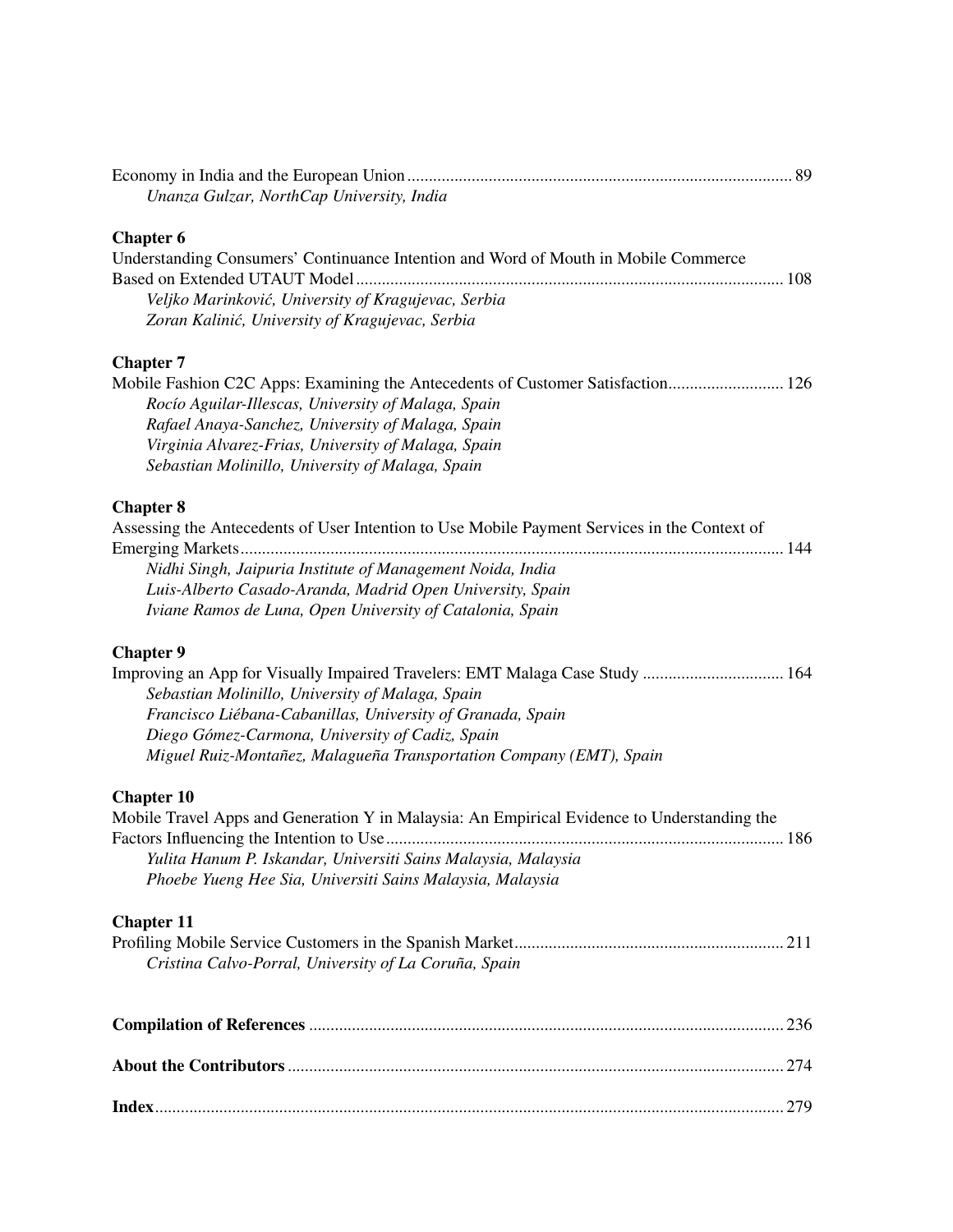## Chapter 3 Understanding Drivers and Barriers Affecting Merchants' Adoption of Mobile Payments: An Empirical Research and Theoretical Review Focused in Spain

**Francisco Liébana-Cabanillas**

*University of Granada, Spain*

**Luis-Alberto Casado-Aranda** *UDIMA, Spain*

**Diego Gómez-Carmona** *University of Cadiz, Spain*

**Elena Higueras-Castillo**

*University of Granada, Spain*

#### **ABSTRACT**

*The aim of this chapter is to explore the determinants of mobile payment from the merchants' perspective through a bibliographical review and a qualitative and quantitative study to determine the factors that encourage or obstruct the use of mobile payment tools by merchants. This chapter presents a qualitative and quantitative study on the adoption of mobile payment from the merchants' perspective based on a previous literature review. The results reveal the main barriers in the adoption of the new mobile payment systems (users' lack of knowledge, trust in the payment system, cost of the payment system adoption, and lack of security) as well as the main advantages perceived by merchants (convenience and speed, security, and higher turnover). According to these results, several proposals are put forward for each participant in the adoption process to promote the use of mobile payments as well as some future lines of research.*

DOI: 10.4018/978-1-7998-0050-7.ch003